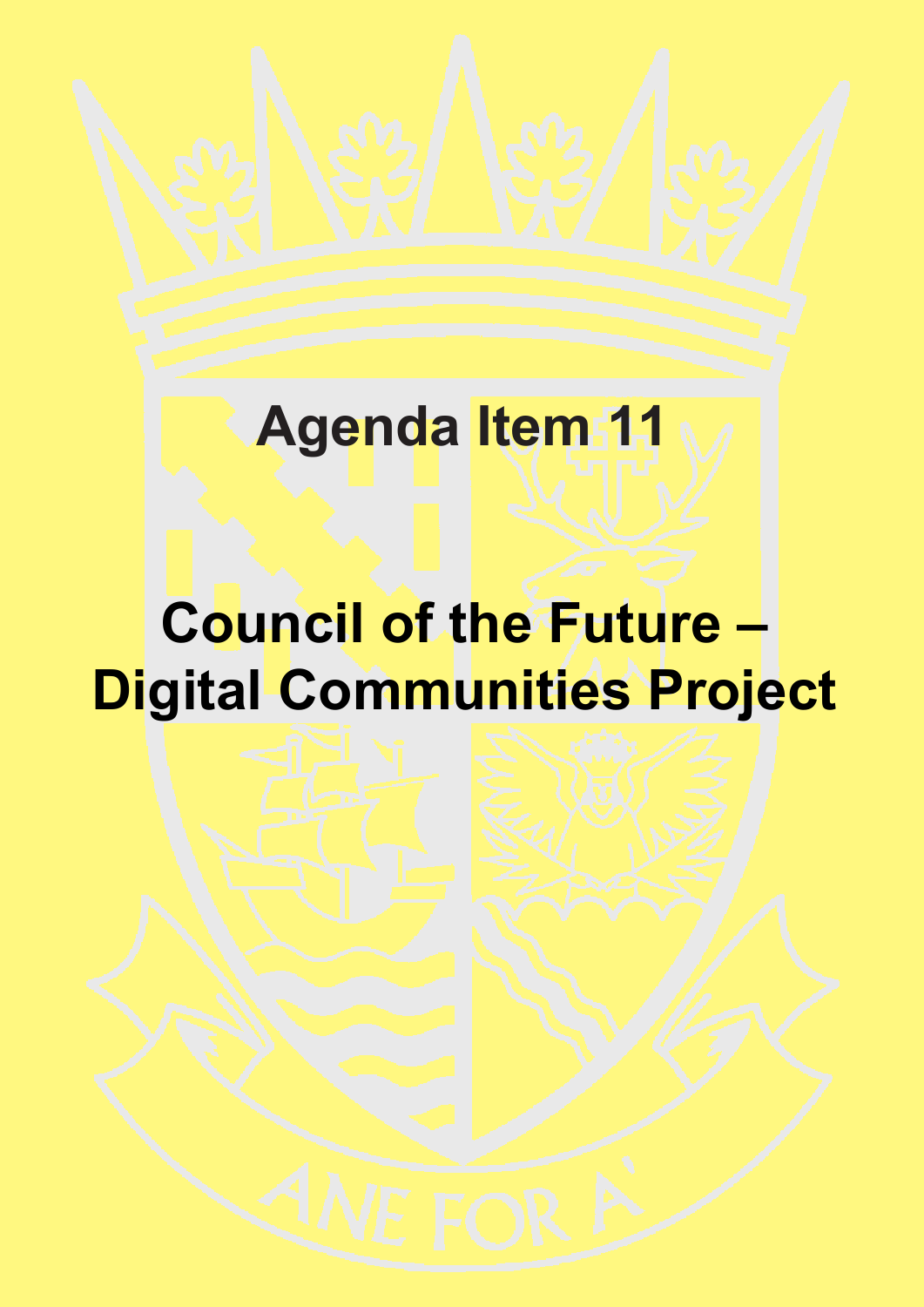# **Falkirk Council**

| Title:               | <b>Council of the Future – Digital Communities Project</b> |  |
|----------------------|------------------------------------------------------------|--|
| Meeting:             | <b>Executive</b>                                           |  |
| Date:                | 5 October 2021                                             |  |
| <b>Submitted By:</b> | <b>Director of Corporate &amp; Housing Services</b>        |  |

## **1. Purpose of Report**

1.1 The Digital Communities project is a Council of the Future priority project, established during 2020. It was developed in response to the need to ensure an inclusive approach to digital service delivery, with communities able to access online services and employees able to undertake their work digitally. The project reports to the Innovation Workstream and supports the Council's Corporate Plan priority of Innovation.

#### **2. Recommendations**

#### **2.1 It is recommended that the Executive:**

- 1) Note the scope of the Digital Communities project outlined in section 3
- 2) Note the progress made to date and the next steps detailed in section 4
- 3) Agree the objective of moving more services online, using self serve functionality where appropriate, and promoting this option, with the recognition that some citizens will still require direct support from officers
- 4) Agree the savings target set out in paragraph 4.7 and ask the project team to identify further savings as this project develops
- 5) Note the bid that will be made for capital funding to support the work of the project as part of the 2022/23 capital programme

#### **3. Background**

- 3.1 The Digital Communities project is a Council of the Future project supporting the Innovation priority of the Council. It is also one of six key ambitions set out in our digital strategy, Digital Falkirk (as agreed by Members in September 2020).
- 3.2 This is a wide-ranging project and to reflect that, there are four sub-projects focusing on different aspects of delivering our Digital Communities ambitions. The sub-projects are outlined below.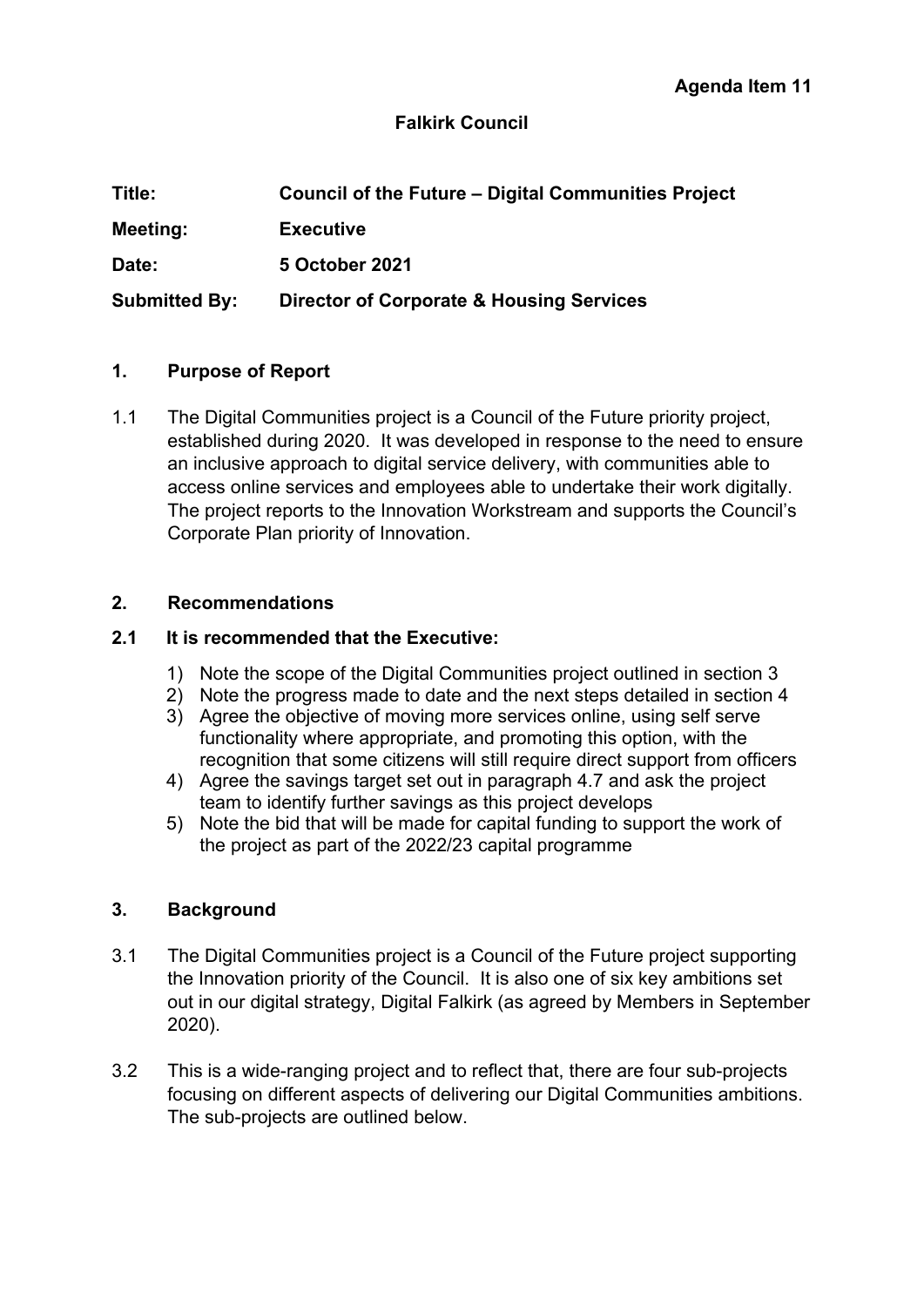## **Connected Individuals, Households & Communities Sub-Project**

3.3 One of the objectives of the project is to minimise and help to ideally eliminate digital exclusion within communities. The Connected Individuals, Households and Communities part of this project is aimed at fulfilling this objective. Digital exclusion can be caused by lack of affordable access to connectivity and devices as well as lack of appropriate digital skills. This sub-project builds on our existing work with community groups and seeks to target support to those who need it most to get online with the appropriate devices and connectivity.

## **Connectivity Sub-Project**

3.4 Available and affordable connectivity is essential if we are to minimise digital exclusion in our communities and ensure our employees can work to their full potential. It is also essential for our Connected Falkirk project, ensuring young people have appropriate online access both at school and when they go home. To address this, the connectivity sub-project aims to support the upgrade of connectivity across the Council area, considering other corporate commitments in doing this such as tackling poverty, improving attainment and climate change. There is also a need for the council to move to a self-serve and automated model of service delivery for appropriate services, such as applying for a free school meals/clothing grant, just by way of example. Communities need online access for this to be successful. Scoping work is taking place for potential provision of Wi-Fi connectivity to Council owned properties, for example supported accommodation. The Council can also play a role in signposting to opportunities for support with community connectivity where appropriate such as the Scottish Government Broadband Voucher Scheme.

# **Unified Customer Journey Sub-Project**

3.5 Digital Falkirk, our digital strategy, identifies that our customer service arrangements must enable citizens to easily access information and services, engage with the Council and do things for themselves at a time most convenient to them. Our customer services must be designed around our citizens. They must be based on evidence and data. The unified customer journey sub-project is undertaking work to streamline bureaucratic processes that underpin such services. The sub project aims to transform these online services and ensure both ease of access and the same standards of service whichever channel customers choose to use: online, telephone, or face to face. To achieve this, data is being gathered on all customer-facing interactions with a view to providing transformational change to digitally enhance our services, and rationalise the systems utilised within the council.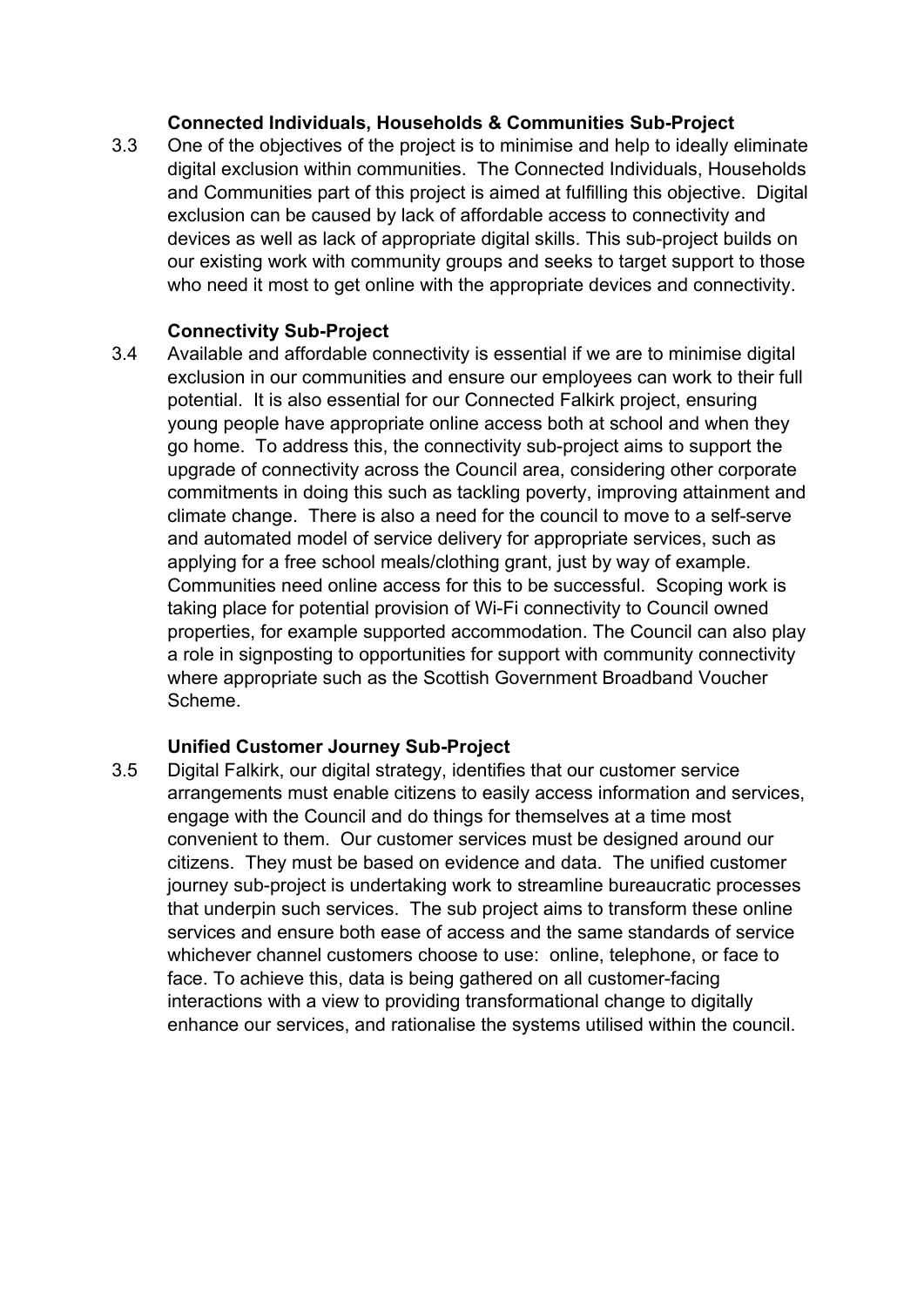# **Hybrid Cloud and Modern Workplace Sub-Project**

- 3.6 The Hybrid Cloud and Modern Workplace sub-project aims to modernise the working experience for Falkirk Council employees and the way that we access our systems and data. Over the last few years, the Council has invested in mobile and flexible technology. This has allowed employees to use their desktops, tablets, or laptops remotely to enable Anytime Anywhere working. There is an opportunity to review and change the method by which we achieve mobile working to make it more seamless and be more cost effective. In addition, the adoption of cloud-based technology has changed the role of our data centre and how we access our applications and devices. This presents an opportunity for us to move to a model more suited to modern ways of flexible working using cloud technology. The work we undertake in this sub-project must also support the Council's carbon reduction commitments.
- 3.7 As part of the budget decisions in March 2021, Members also agreed specific funding to appoint a Digital Communities Co-ordinator. This post will support each of the sub projects. It will particularly focus on promoting national connectivity projects for business and the community, and identifying all analogue systems and alarms requiring to be upgraded to digital. The post will also explore the potential for, and benefits of the "Internet of Things" such as smart bins, digital signage, smart sensors and alarms etc.

# **4. Considerations**

4.1 A number of the project milestones and actions have been completed. This is however, a long term project with a range of work which still requires to be undertaken if it is to achieve its ambitions and objectives.

# **Achievements to date**

- 4.2 There are a range of successes which have been achieved already, despite this project only being in existence for the past year.
	- Engagement has been undertaken with communities to determine how we can support them and improve online accessibility
	- 1428 packages of devices/connectivity and support have been provided to individuals/households across the Falkirk area
	- 714 individuals/households were provided with funding to support them to stay connected during Covid restrictions though our Data and Connectivity top-up fund, available to low-income households payments were also made to digitally excluded individuals living in temporary accommodation facilities as well as young care leavers (further detail is included at Appendix 1 below)
	- 75 people will receive intensive additional support to get online, delivered by AbilityNet and supported by the Health and Social Care partnership and Community Learning and Development team
	- Options to support provision of connectivity in Council homes are being explored by a multiservice working group, with demonstrator sites identified to test the benefits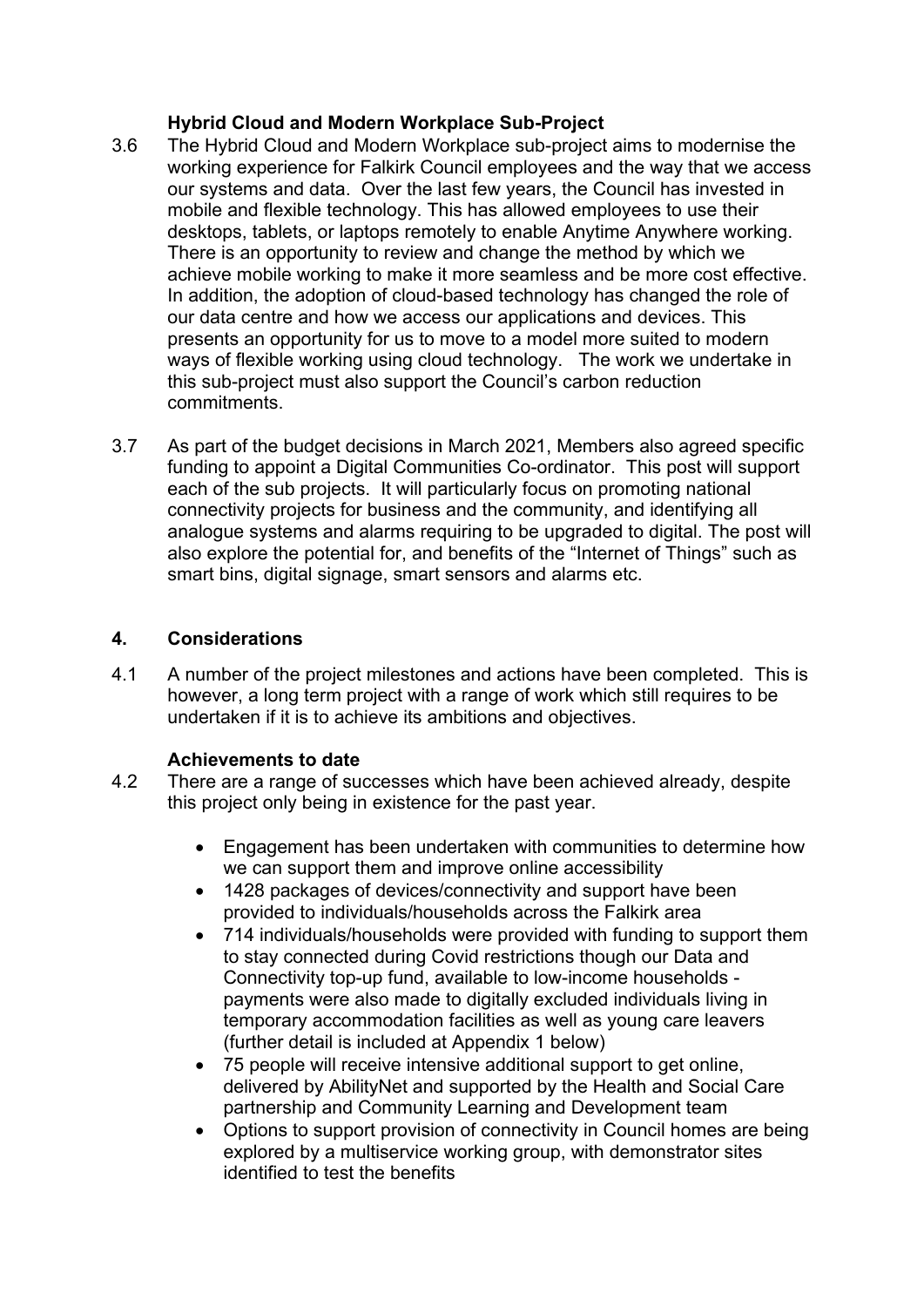- Digitally disadvantaged school pupils struggling for access to technology were identified and a total of 1,500 devices and 600 unlimited data connectivity packs were supplied to support their education by providing them with the tools needed to engage with online learning when schools were closed during lockdown
- Connectivity for the Foundry is now in place
- Back up generator for the Foundry is now in place
- Work has been undertaken on the customer facing systems and digital transactions to assess what we have in place, to what standard and what gaps we have
- 1,318 laptops and 1,838 monitors have been provided to employees to enable effective working from home
- We are moving employees away from using our legacy virtual desktop system, providing more direct access to the Council's systems and applications, improving their ability to work remotely – we aim to complete this for all employees before the end of 2021
- Automation of processes for applying for free school meals and clothing grants, benefits processing and reporting of Anti-Social **Behaviour**
- •
- Several education applications have been moved online including pupil admissions, placing requests, education benefits applications, school meals and expense payments (further detail is included at Appendix 2 below)

# **Future Benefits of the projects**

- 4.3 There are a number of actions which require to be progressed in the next phase of this project. These include:
	- In the short term we will continue to support the provision of devices, connectivity and support to people at risk of digital exclusion across Falkirk with a target of 2000 individuals/household by end of March 2022
	- Providing connectivity in some Council owned residential properties to allow us to evaluate the benefits of this approach
	- Following on from the AbilityNet project we will develop a proposal to make sure people have access and support to get online, meeting the needs of a range of individuals
	- Work will be undertaken to ensure appropriate connectivity for the employees moving to Falkirk Stadium as part of the Office Accommodation project
	- A significant development over the next few years will be the transition of our technology from analogue to digital services across all areas of service provision. This includes systems such as fire, intruder & panic alarms, door entry/barrier systems, building management systems and the exploring the possibility of "Internet of Things" e.g. sensors for air quality, flooding alarms, traffic lights, street lighting, smart bins and digital signage.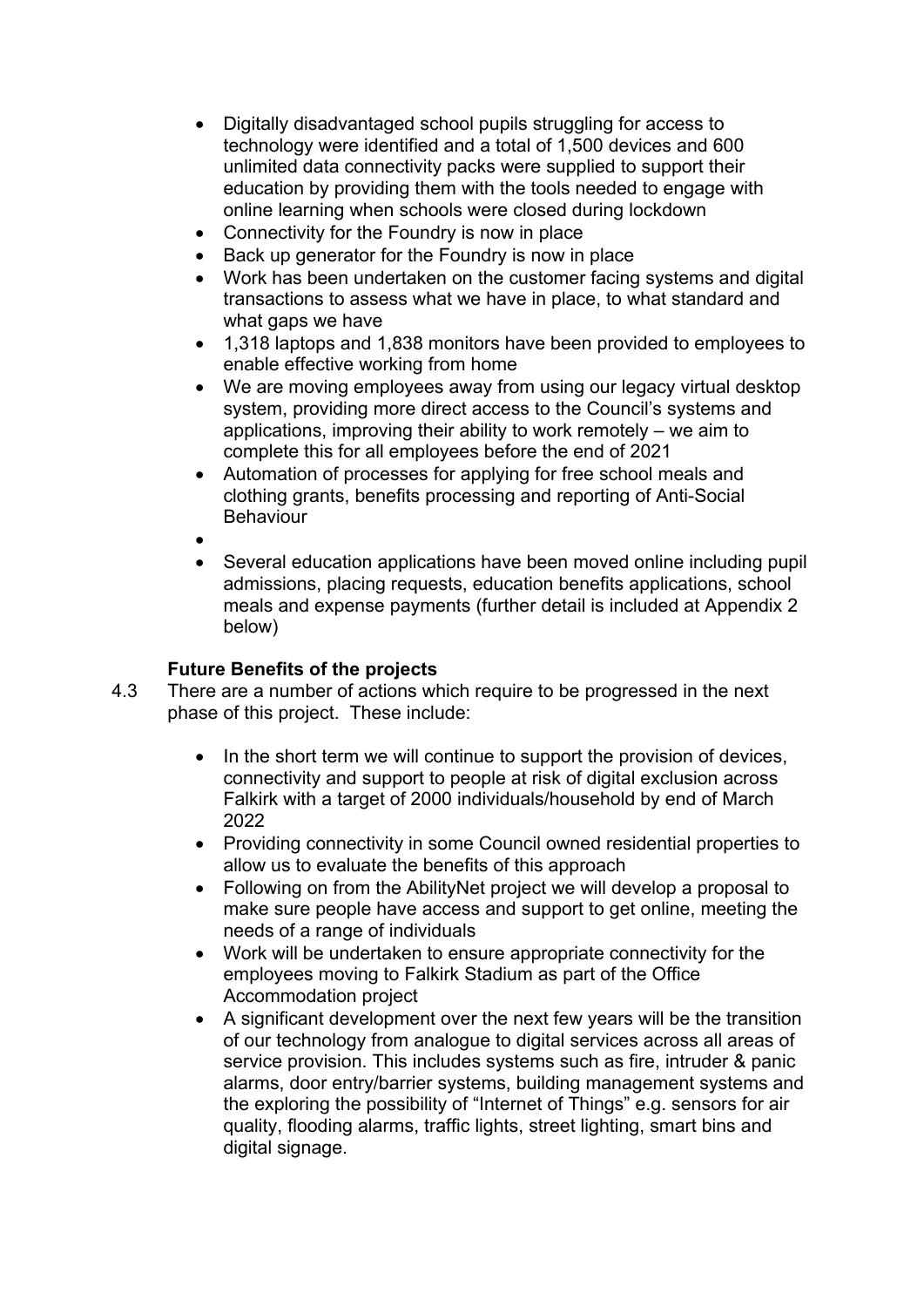- A further significant area of work is the enhancement of our online service delivery, linking in with the CCTV, MyFalkirk and Automation projects, to ensure we achieve the online ambitions of the project and continue to improve our online service delivery to provide access for our customers when it suits them best.
- We will also undertake a review of our customer management systems, including those that collate and gather data on customer requests, complaints and information, to ensure these are fit for purpose and make decisions on future service design and delivery based on data
- We will review the IT equipment available in offices to make it more effective for hybrid ways of working when employees require to visit the office using the kit they have for working from home
- We are working to move more of our systems onto cloud-based technology and cloud servers
- 4.4 By undertaking this work, we will be improving the digital services we deliver for and with our communities. Key to this is the move towards self-serve where possible, recognising that some members of our community, will still require face to face support. By facilitating self-serve and improving our offering for those who can, it enables us to free up employee time to support those who are unable to do so or who require additional support.
- 4.5 We also aim to streamline and standardise service requests from customers which will reduce/eliminate the need for customers to make multiple contacts with the Council. Through this work we will aim to provide them with timely responses and updates regarding the progress of their requests. An example of current good practice is when reporting a road defect online, our systems automatically inform customers when the issue has been investigated and then resolved.
- 4.6 This project must also link directly to the work of other projects such as the automation project, the CCTV project, office accommodation project, and importantly with our communities workstream to ensure we are delivering in the way that our communities need us to.
- 4.7 This transition to improved digital services, self-serve and better online accessibility will support the delivery of c£145k of savings in 2022/23 financial year, identified through this project (subject to the impact of any future capital investment decisions as set out in paragraph 5.1). These initial savings are reflected in the Medium Term Financial Plan of our Business Plan. We aim to identify further savings as this project develops. These savings are linked to a reduction of 5 FTE in Customer and Business Support in the delivery of services which can be achieved through improved online and digital services. It must be stressed that all staff reductions are being made on a completely voluntary basis through the use of vacancy management and voluntary severance.
- 4.8 Whilst savings have been identified, it must be stressed that the digital services being delivered as a result of this work will improve the services currently on offer.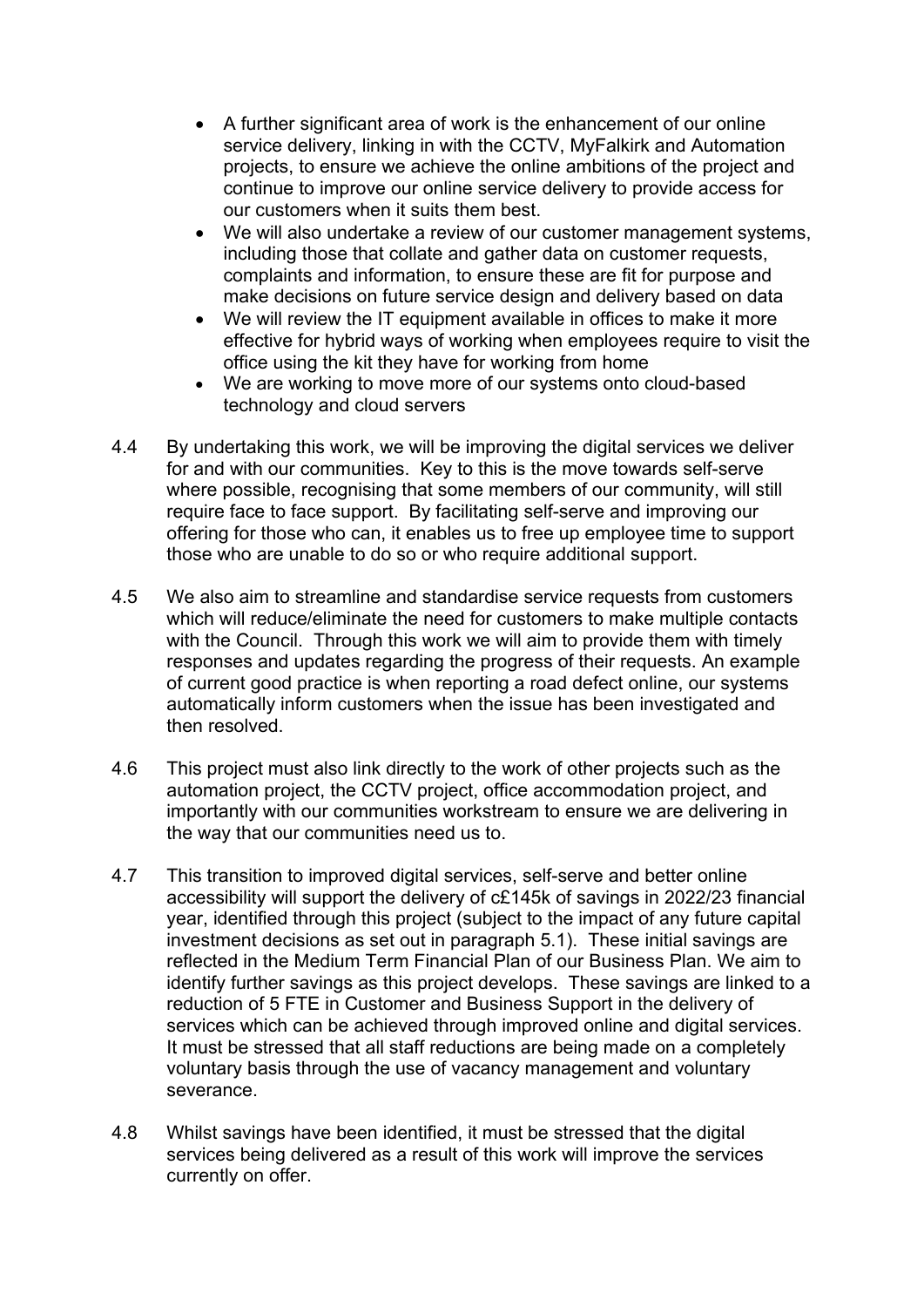#### **Measures of Success**

- 4.9 Over the course of this project, we aim to deliver on a number of key indicators including the following, in the initial years:
	- 2,000 households who were digitally excluded, now having online access through the provision of a device, connectivity and support to get online
	- 500 individuals/households being supported to stay connected online through the provision of a £25 top up payment for those on low income
	- 3,300 employees to be moved off virtual desktops and on to direct access to Council applications and systems
	- 100% of our Council service delivery processes that are capable of being delivered online to be available online over the course of this project (subject to resources to be available to achieve this)

| <b>Milestone Description</b>                                                                                                                      | Due date   |
|---------------------------------------------------------------------------------------------------------------------------------------------------|------------|
| Complete 1st phase of engagement with the communities                                                                                             | 28/02/2021 |
| Ensure 500 individuals/households supported with cost of staying connected<br>during pandemic restrictions                                        | 31/05/2021 |
| 2000 digitally excluded households from Falkirk online (In addition to devices<br>delivered through Connected Falkirk)                            | 01/07/2022 |
| Evaluated the impact of provision of Wi-Fi in council properties on well-being and<br>prepare a report with recommendations for the way forward   | 31/12/2021 |
| Complete corporate connectivity to block 4                                                                                                        | 30/09/2021 |
| Commissioning of infrastructure for block 4 - e.g. power, data, generators                                                                        | 30/09/2021 |
| Identity/gather data on all customer facing transactions/interactions                                                                             | 30/07/2021 |
| 100% rollout of Zscaler completed to all users in Falkirk Council - Block 4                                                                       | 30/09/2021 |
| Physical Kit Deployment for Council Offices Modern workplace development<br>complete at the Foundry.                                              | 30/09/2021 |
| Deliver and adopt the 'Zero Trust Network Architecture' to all staff by introducing a<br>cloud-based technology to enhance our network capability | 30/09/2021 |
| Provide recommendations regarding rationalisation of all CRM systems utilised<br>within the council                                               | 31/03/2022 |
| The move of the data centre from Municipal Buildings to block 4                                                                                   | 31/12/2022 |

#### 4.10 **Milestone Plan**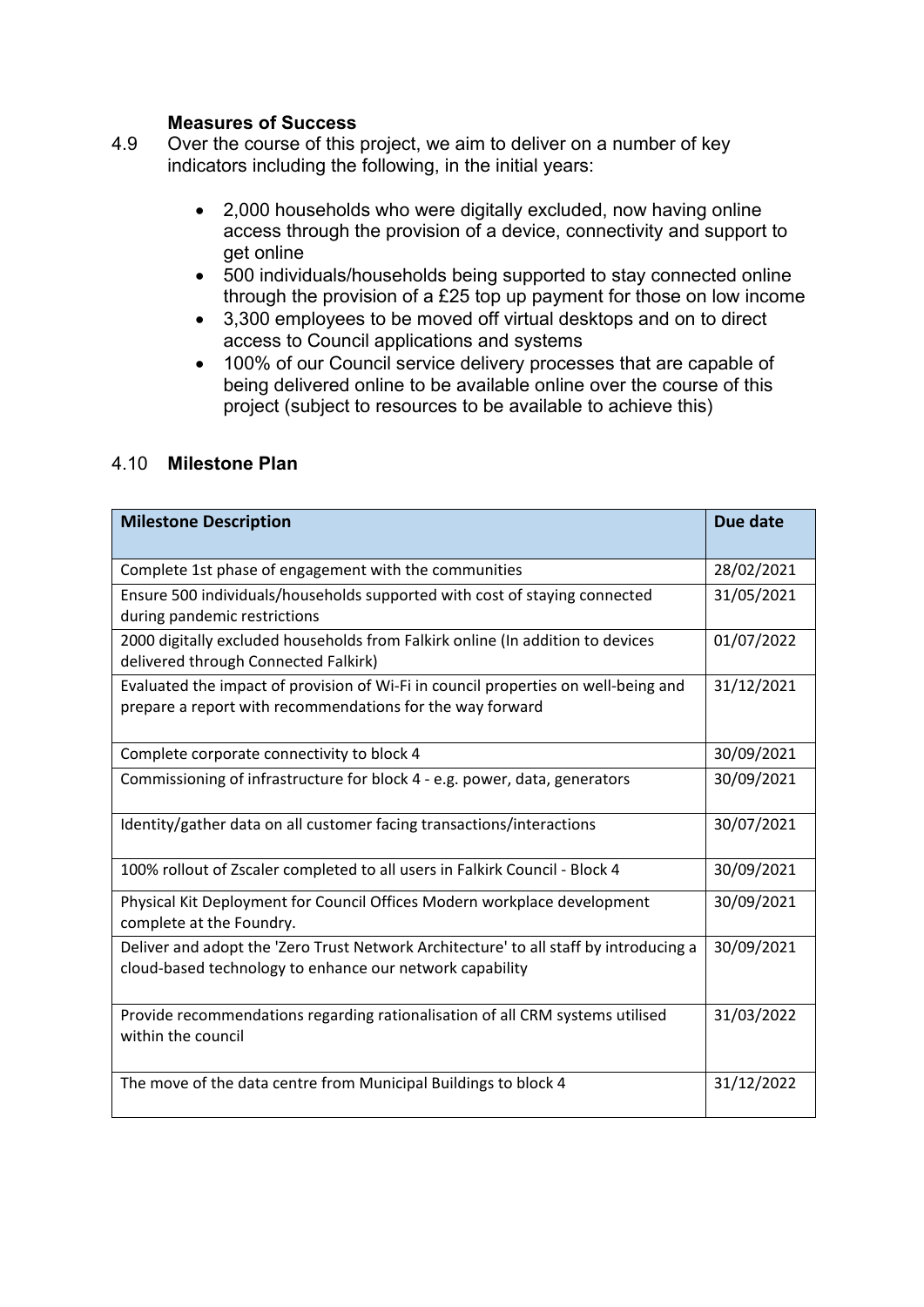# **5. Implications**

# **Financial**

- 5.1 A bid was made for capital funding in 2021 but due to the capital programme being over-subscribed, this funding was not agreed. A further bid will be made in 2022/23 for connectivity for communities. The bid will include further provision of Wi-Fi connectivity in communities and corporate connectivity requirements. A further report detailing the financial requirements for this work will be forthcoming. Any revenue costs associated with capital borrowing may need to be funded from the project savings.
- 5.2 With regard to the revenue budget, Members will note the savings identified at paragraph 4.7. It must be recognised however, that the main benefits of this project are transformational, enabling our communities to be online and to have increased and improved access to online service delivery, where this is possible. It will also improve the ability of our workforce to deliver their jobs in a mobile and flexible way.
- 5.3 Addressing digital exclusion may require further revenue funding to support the ongoing costs of providing connectivity in Council owned properties and to extend the provision of support with developing digital skills, particularly for those who need the most support. Information on the revenue costs and benefits of the above approaches is under development.

# **Resources**

5.4 Resources are required from the Housing & Communities, Technology & Infrastructure, Innovation & Digital, PMO and Customer & Business Support teams, to manage and deliver on the objectives of this project. All Services of the Council will require to be involved in the development of improved online service delivery. An additional Digital Communities Co-ordinator is in the process of being appointed following the provision of funding for this post by Council in March 2021.

# **Legal**

5.5 There are no legal implications arising directly from this report.

# **Risks / Dependencies**

- 5.6 A number of risks have been identified for this project.
	- Increasing expectations within our communities on how far the Council as an individual organisation can go to address digital exclusion, and a risk that we are unable to meet such expectations (could be for a variety of reasons but most likely to be linked to available funding)
	- Insufficient funding for the project, due to the pressures on the capital programme and potential ongoing impact on revenue budget
	- Insufficient capacity to deliver what we have set out to achieve due to other priority areas of work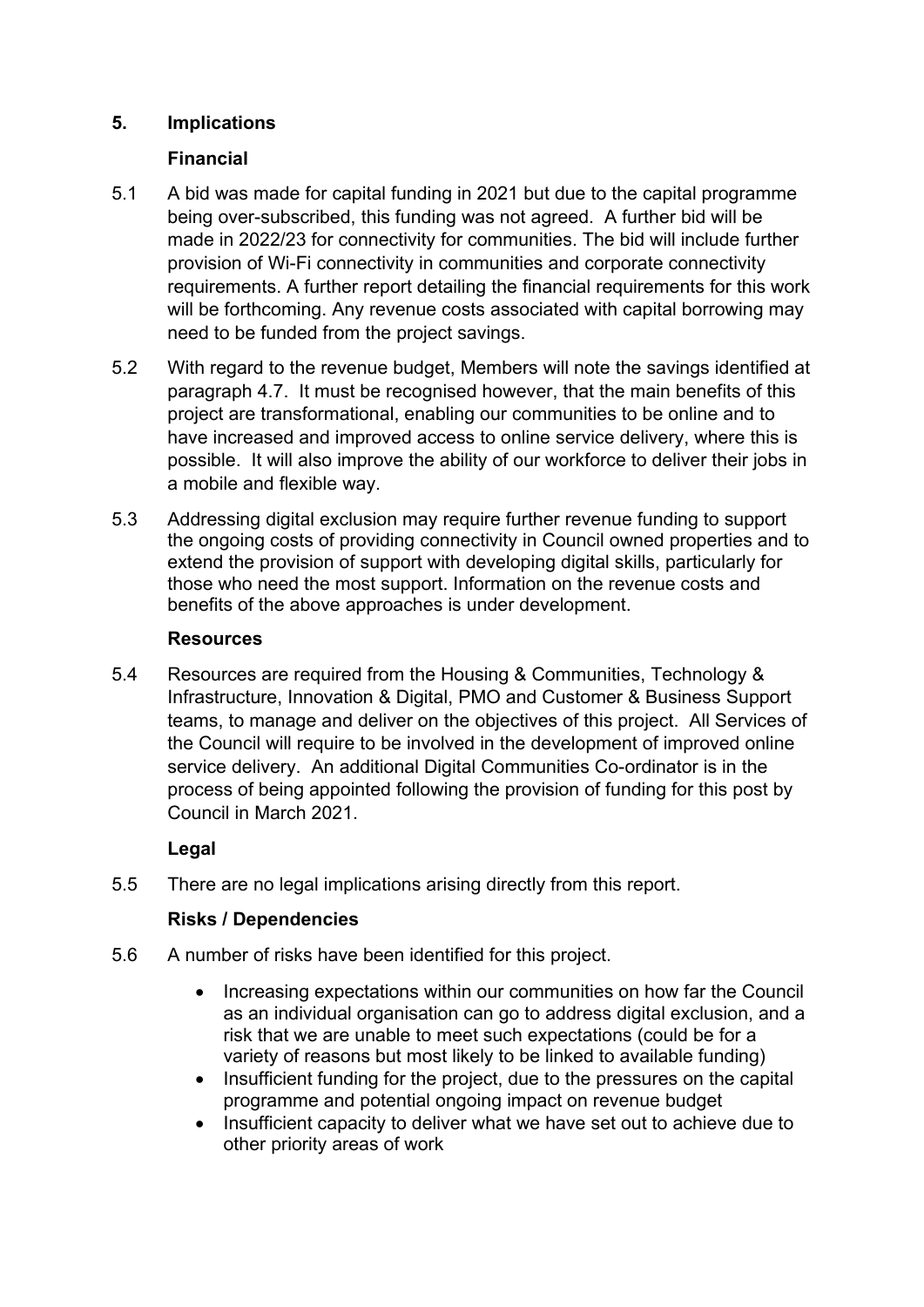- Limited engagement by services on supporting the work to improve online service provision, due to other pressures on them or an unwillingness to change processes
- Increasing revenue costs for cloud-based services
- Availability of IT hardware due to the current global shortage of such equipment

These risks will be kept under review and monitored across the lifetime of the project. Some of these risks may change or be removed as a result of this.

# **Equalities**

5.7 Equality of access to connectivity has never been more important for keeping us connected to friends and family, and the ability to learn, work, and access public services. An Equality and Poverty Impact Assessment is in progress which highlights the positive impact that this project has, and will increasingly have, on those in poverty and those who currently have difficulty accessing services. This is in line with Elected Member expectations set out in member workshops last year which brough out digital inequality matters within communities.

# **Sustainability/Environmental Impact**

5.8 The work being done to improve online service delivery has benefits in carbon reduction, potentially reducing the number of visits some of our citizens will require to make to Council offices, reducing travel related climate implications. There are also similar carbon reduction implications for employees, with the project enabling more working from home (where possible). The move to cloud technology for a number of our systems also has added benefits, reducing the carbon impact of our data centre.

# **6. Conclusions**

6.1 This report provides information on the progress made with the Digital Communities Council of the Future project and how it supports our Innovation ambition.

# **Director of Corporate & Housing Services**

Authors:

Karen Algie, Head of People, Technology & Transformation, [karen.algie@falkirk.gov.uk](mailto:karen.algie@falkirk.gov.uk) Anne-Marie Neilson, Customer & Business Support Manager, [annemarie.neilson@falkirk.gov.uk](mailto:annemarie.neilson@falkirk.gov.uk)

Ian Rennie, Technology & Infrastructure Manager, [ian.whitelaw@falkirk.gov.uk](mailto:ian.whitelaw@falkirk.gov.uk) Sally Buchanan, Senior Fairer Falkirk Co-ordinator, [sally.buchanan@falkirk.gov.uk](mailto:sally.buchanan@falkirk.gov.uk) Stuart Lennie, Connected Falkirk project manager, [stuart.lennie@falkirk.gov.uk](mailto:stuart.lennie@falkirk.gov.uk)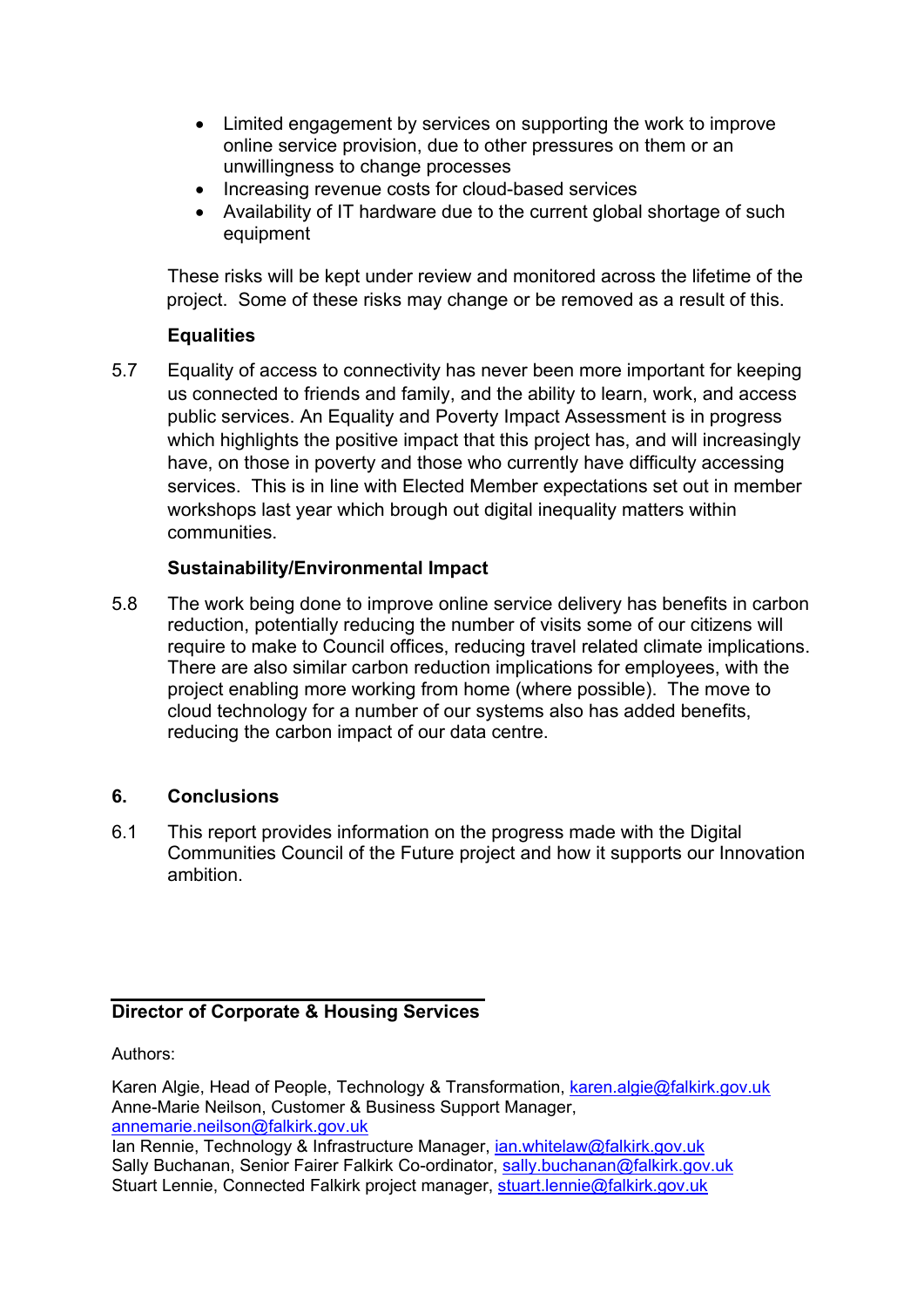Ian Whitelaw, Business Support Lead (CCTV & Digital Hub), *ian.whitelaw@falkirk.gov.uk* Murat Dilek, Team Leader (Network & Infrastructure), [murat.dilek@falkirk.gov.uk](mailto:murat.dilek@falkirk.gov.uk) Chris McCreath, PMO Co-ordinator, [chris.mccreath@falkirk.gov.uk](mailto:chris.mccreath@falkirk.gov.uk) Date: 14.09.21

#### **Appendices:**

**Appendix 1: Case Study - Combatting the growing problem of digital exclusion Appendix 2: Case Study - Improving our systems, processes & data management and reducing bureaucracy. List of Background Papers: None**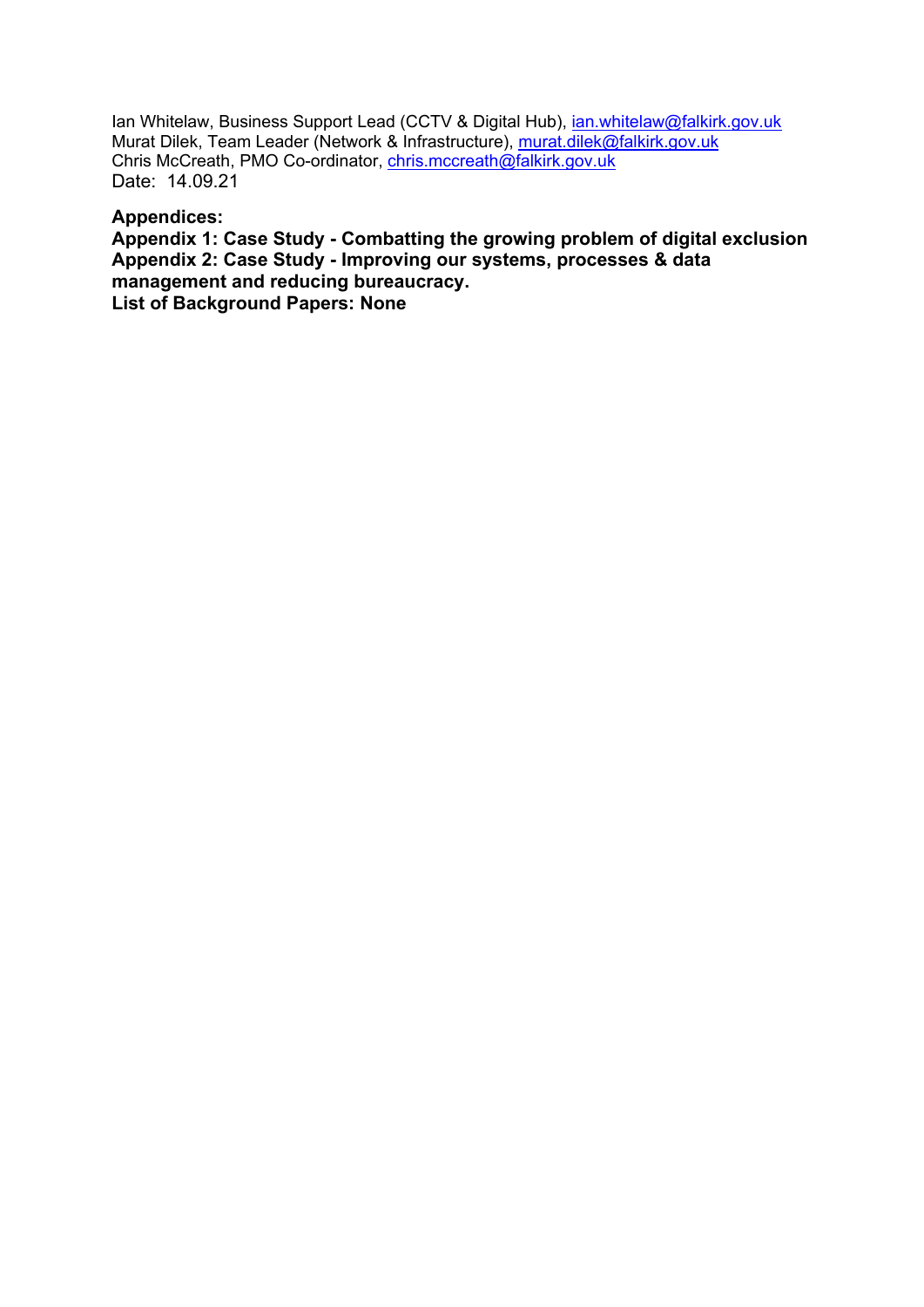## **Appendix 1: Case Study - Combatting the growing problem of digital exclusion**

| <b>Case study name</b>                                                                                                                                                                                                                             |  |  |
|----------------------------------------------------------------------------------------------------------------------------------------------------------------------------------------------------------------------------------------------------|--|--|
| Combatting the growing problem of digital exclusion                                                                                                                                                                                                |  |  |
| Aim                                                                                                                                                                                                                                                |  |  |
|                                                                                                                                                                                                                                                    |  |  |
| To help reverse a catastrophe of lost education, inability to access to services and<br>unequal opportunity for our poorest by digitally enabling those in need.                                                                                   |  |  |
| What we did                                                                                                                                                                                                                                        |  |  |
| When the UK first went into lockdown, many people were confined to their home without<br>the tools or resources needed to keep in touch with friends and family nor engage in home<br>working or home schooling.                                   |  |  |
| Learning from the first lockdown highlighted the need to help combat digital exclusion. The<br>second national lockdown then led to the creation of the Fairer Falkirk's Data and<br>Connectivity top-up plan.                                     |  |  |
| Our idea was to reach out to community organisations and work alongside them to provide<br>people who needed it with a £25 payment to help with the costs of staying connected<br>while restrictions were in place.                                |  |  |
| Community and public sector organisations referred digitally excluded individuals to the<br>Fairer Falkirk team via a short and simple online form. The team then checked eligibility,<br>using Council Tax Reduction as the eligibility criteria. |  |  |

This allowed us to verify low-income households, in line with the Council's charges and concessions policy. The team then contacted individuals to take their details and arrange payment.

Community organisations responded in droves - without their efforts the project would have been unachievable.

Community Organisations including Keeping Larbert and Stenhousemuir Beautiful and Barnardo's and Tamfourhill Community Centre made hundreds of referrals between them, as well as public sector organisations such as NHS Forth-Valley and a variety of primary and secondary schools across Falkirk.

#### **Achievements**

From 1 March to 30 April payments were made to 669 digitally excluded individuals/households. This included 117 referrals from schools across the Falkirk Council area.

Payments were also made to individuals living in temporary accommodation facilities in Falkirk as well as young care leavers.

Some individuals who received a top-up payment in March were re-referred for a second payment in April, highlighting digital exclusion is an ongoing issue.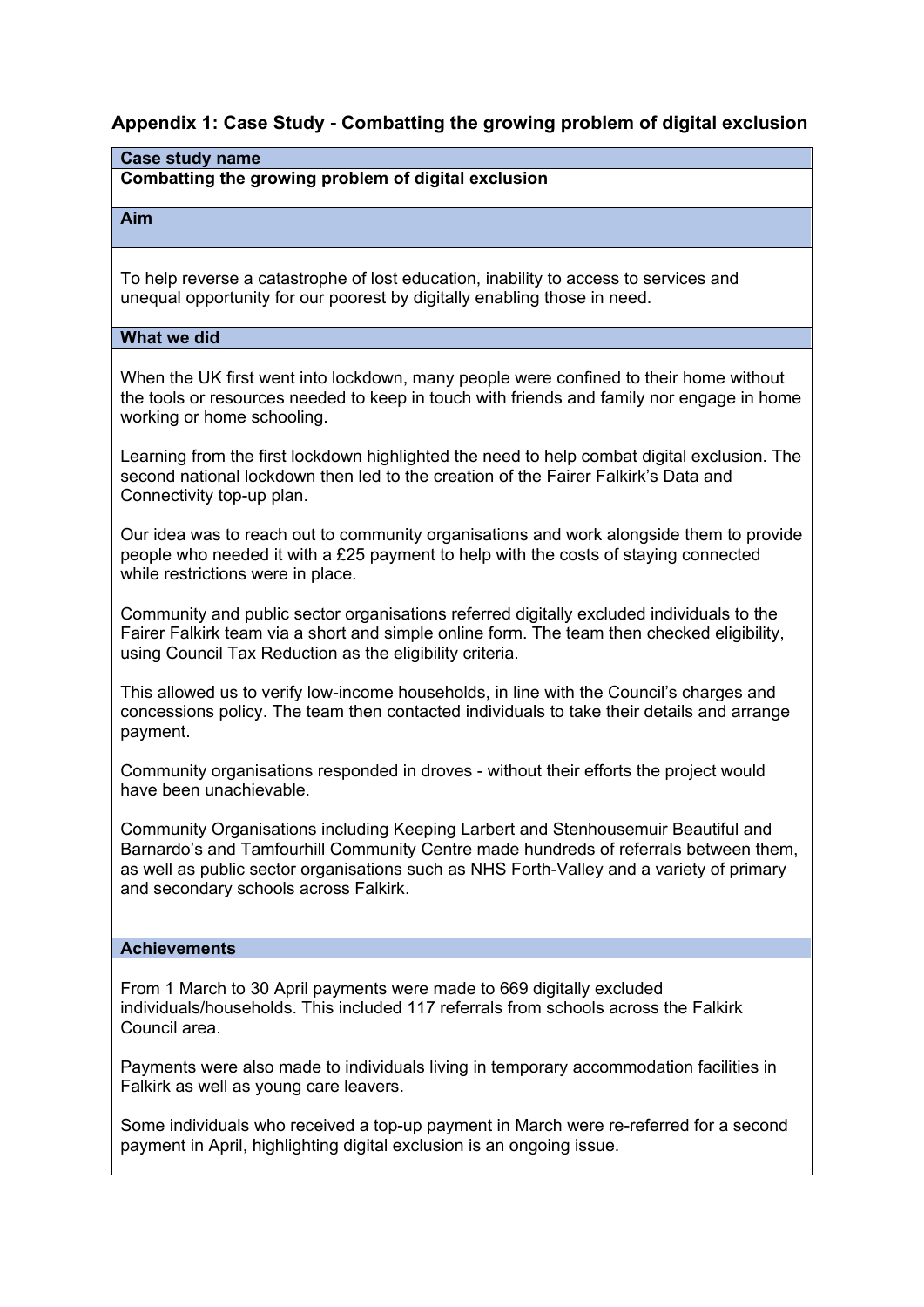In total, the Fairer Falkirk and Communities team processed approximately 25 data referrals per day which amounted to a total of £17,625.

#### **Impact**

Overwhelmingly positive feedback throughout the duration of the project, with recipients saying how grateful they were for this funding.

One individual spoke of their increasing inability to pay for broadband. The £25 top-up payment would go towards paying her monthly broadband package which totalled £34.95. Whilst cheaper broadband packages are available, those cheaper packages are from companies that aren't well connected in her area. She said for her it's a choice between slightly more affordable broadband with an unreliable connection or more costly broadband but with a reliable connection that enables her children to participate in home learning.

Another individual was quite emotional about the payment and what it would mean to him. He said that his phone regularly runs out of money which means he is unable to keep in touch with his daughters as often as he'd like. Whilst he said his daughters are quite good at phoning him when he has no credit in his phone, he felt that simply not having the choice to contact them himself whenever he wanted was upsetting.

#### **Next steps**

Given the successful impact of this fund, we will continue to explore ways to tackle digital exclusion with targeted interventions through our Digital Communities priority Council of the Future project.

We will also look to re-establish the data top up fund should the Falkirk area experience further level 4 restrictions and/or school closures.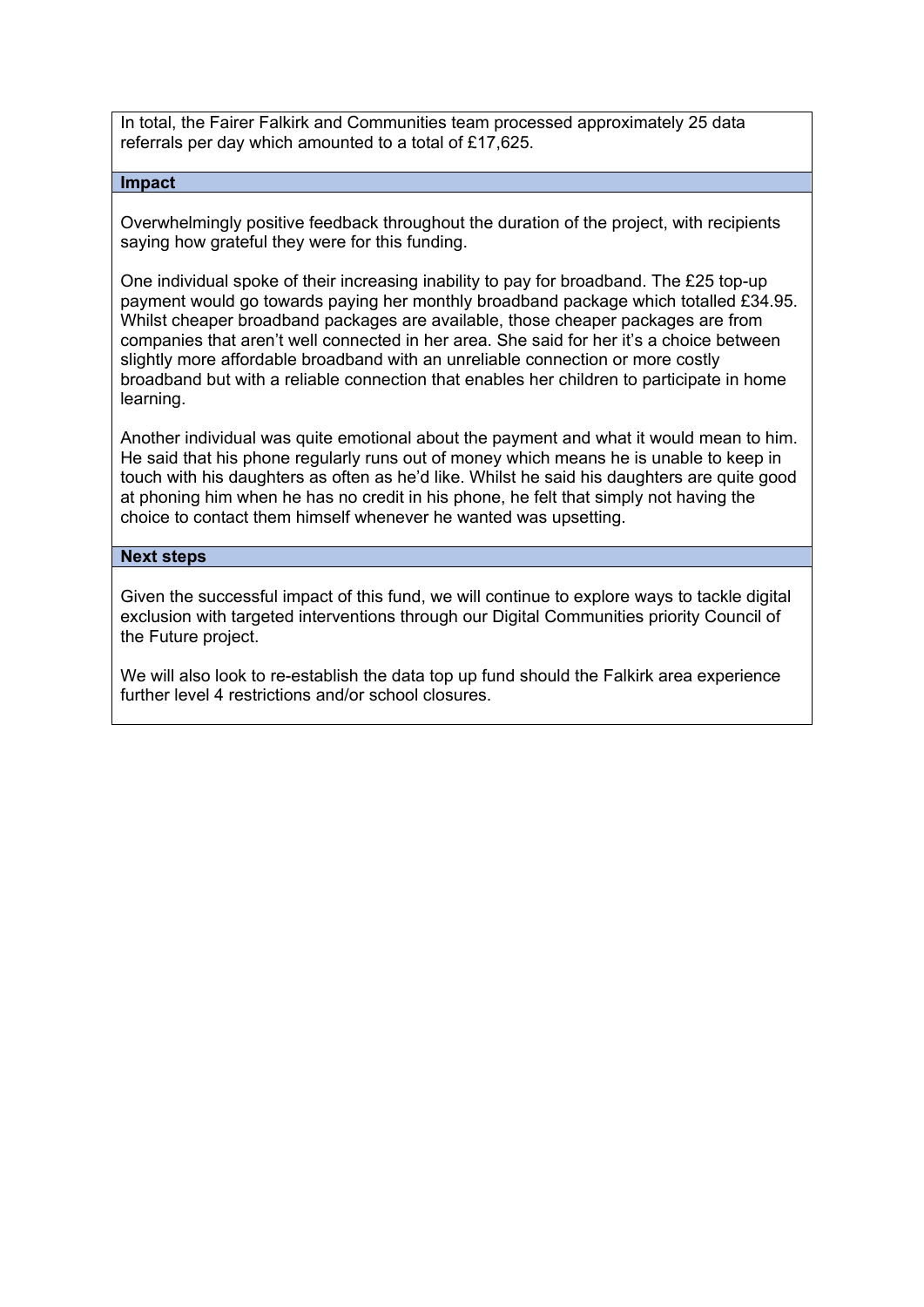### **Appendix 2: Case Study - Improving our systems, processes & data management and reducing bureaucracy.**

#### **Case study name**

Improving our systems, processes & data management and reducing bureaucracy.

#### **Aim**

Implement customer focused digital improvements to not only reduce bureaucracy within schools, but also food insecurity.

#### **What we did**

By working in partnership with the Improvement Team and Revenue & Benefits Team, Children's Services have embraced digital transformation, moving a number paper-based process online.

This has removed red tape and made it easier for parents and carers to access services and support at a time that suits them best.

Processes that have been taken online include:

- **[Pupil admissions and placing requests](https://www.falkirk.gov.uk/services/schools-education/school-admissions/)**.
- **[Education benefits applications](https://www.falkirk.gov.uk/services/schools-education/education-benefits-support/)** (free school meals, footwear and clothing grant & education maintenance allowance).
- **[School meals and expenses payments](https://www.falkirk.gov.uk/do-it-today/pay/schools/)**.

#### **Achievements**

- Using the MyFalkirk portal provides a single point of access for our customer to access our digital services.
- Approximately 1,800 children per year are now enrolled at school using the online process.
- The introduction of the online application process for education benefits has supported the increased uptake of:
	- o Footwear and clothing grant 3,846 awards in 2017/18 to 5,287 at present.
	- $\circ$  Free school meals 3,136 awards in 2017/18 to 4,874 at present.
- Where required, documentary evidence supporting applications is now scanned by the applicant removing the requirement for paper copies, handling and transportation.
- School meals payments and expense payments can now be made online by parents 24/7, 365 days per year. As well as supporting faster payment, this removes the need for parents/carers to find cash on a daily basis and helps them plan their monthly expenditure.
- Work support the Council's digital ambitions as laid down in **[Digital Falkirk](https://www.falkirk.gov.uk/services/council-democracy/policies-strategies/digital-falkirk.aspx#digitallearningandteaching)**.

#### **Impact**

- Survey data collected from online transactions indicates the majority of people using our digital processes approve of these.
	- The cashless catering system removes the stigma associated with eligibility of free school meals as pupils are not identified as eligible in class or in the dining room.
	- Online admissions helps us make quicker decisions regarding resource management such as workforce planning, class configuration and capacity